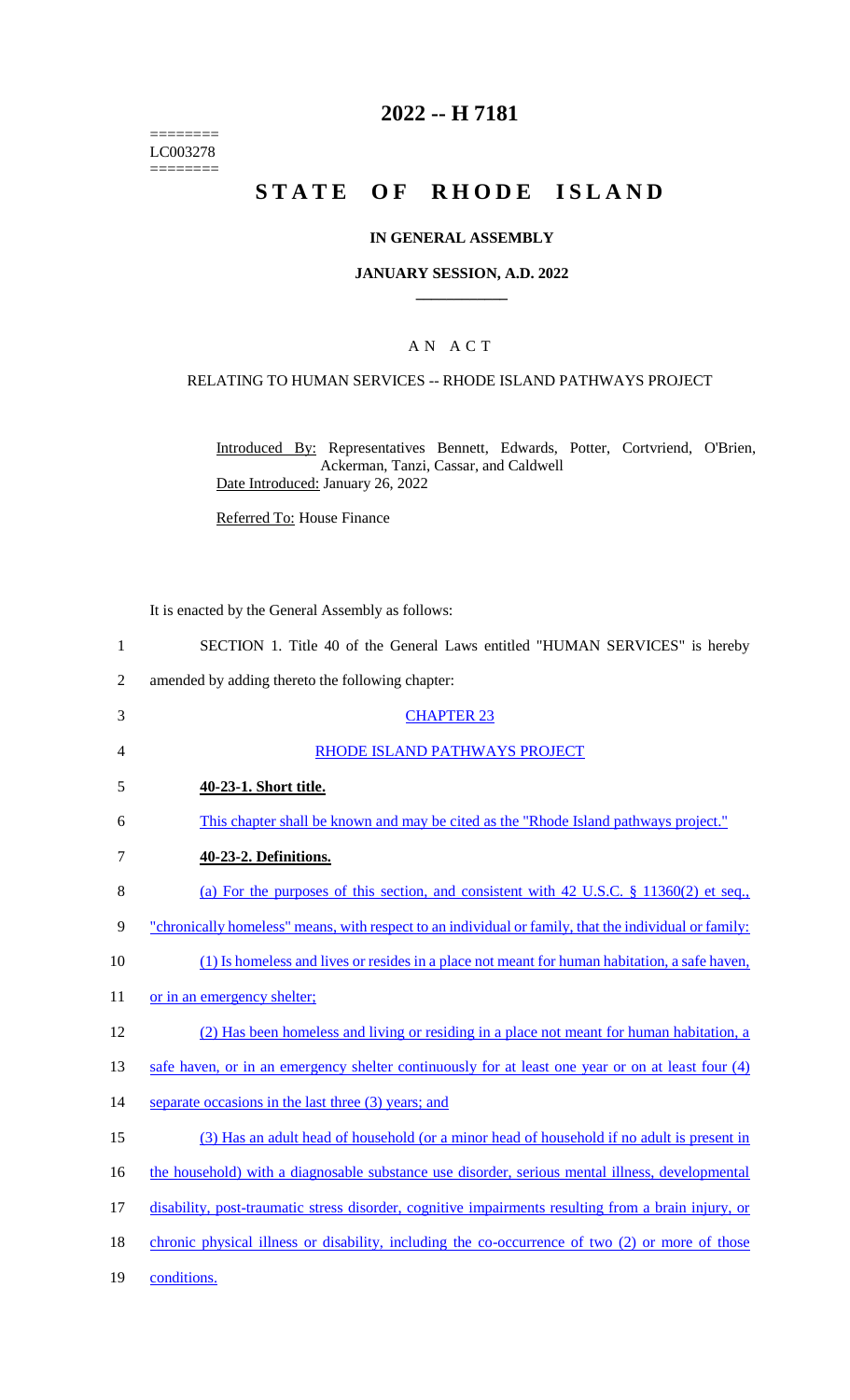(b) A person who currently lives or resides in an institutional care facility, including a jail, substance abuse or mental health treatment facility, hospital or other similar facility, and has resided there for fewer than ninety (90) days shall be considered chronically homeless if such person met 4 all of the requirements described in subsections (a)(1) through (a)(3) of this section prior to entering 5 that facility. **40-23-3. Purpose.**  The purpose of this chapter is to require the executive office of health and human services (EOHHS) to conduct a study to assess the impact of using Medicaid funds to provide coverage for 9 the treatment for homelessness. **40-23-4. Establishment of the Rhode Island pathways project pilot study.**  (a) EOHHS shall conduct a study to assess the impact of using Medicaid funds to provide coverage for the treatment for homelessness, including the costs to provide coverage for the 13 chronically homeless population in the state; provided, that for the purposes of this chapter, "treatment" or "treatment for homelessness" includes: (1) Behavioral health services, including mental health and substance abuse services; 16 (2) Case management; (3) Personal care and personal assistance services; (4) Home and community-based services; and 19 (5) Housing support services. (b) EOHHS shall submit findings and recommendations, including any proposed 21 legislation, to the general assembly no later than January 1, 2023. **40-23-5. Duties and responsibilities.**  (a) The executive office of health and human services (EOHHS) will utilize any current 24 Medicaid waiver funds to provide coverage for supportive housing for the chronically homeless population in the state. (b) In planning for the expansion of supportive housing services provided through Medicaid managed care plans, EOHHS shall consider the following: 28 (1) Benefit eligibility, including criteria related to: 29 (i) Health conditions; (ii) Housing status; and 31 (iii) Current or potential system costs; (2) Supportive housing services including, but not limited to: (i) Outreach and engagement; 34 (ii) Housing search assistance;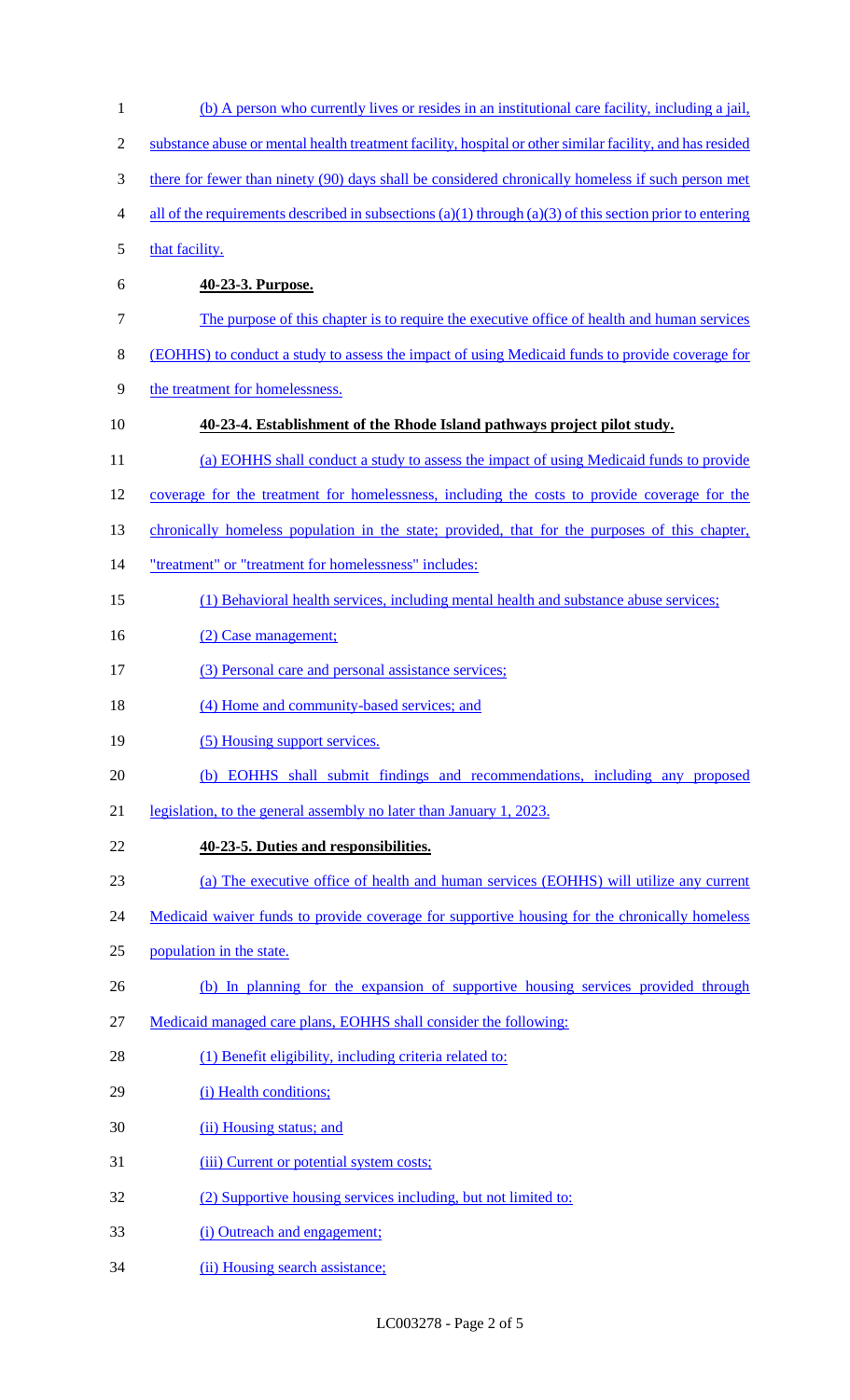| 1              | (iii) Tenancy rights and responsibilities education;                                             |
|----------------|--------------------------------------------------------------------------------------------------|
| $\overline{c}$ | (iv) Eviction prevention;                                                                        |
| 3              | (v) Service plan development;                                                                    |
| 4              | (vi) Coordination with primary care and health homes;                                            |
| 5              | (vii) Coordination with substance use treatment providers;                                       |
| 6              | (viii) Coordination with mental health providers;                                                |
| $\tau$         | (ix) Coordination of vision and dental providers;                                                |
| 8              | (x) Coordination with hospitals and emergency departments;                                       |
| 9              | (xi) Crisis intervention and critical time intervention;                                         |
| 10             | (xii) Independent living skills coaching; and                                                    |
| 11             | (xiii) Linkages to education, job skills training, and employment;                               |
| 12             | $(3)$ Pursuant to § 40-8-17, EOHHS is directed and authorized to apply for and obtain any        |
| 13             | necessary waiver(s), waiver amendment(s) and/or state plan amendment(s) from the Secretary of    |
| 14             | the United States Department of Health and Human Services, that will ensure that individuals who |
| 15             | are homeless have access to housing and supportive housing services;                             |
| 16             | (4) Financing and reinvestment strategies, including:                                            |
| 17             | (i) Health care costs and housing status of current Medicaid beneficiaries;                      |
| 18             | (ii) The degree to which accurate and up-to-date information on housing status is available      |
| 19             | for current Medicaid beneficiaries;                                                              |
| 20             | (iii) Health care costs of current residents of supportive housing;                              |
| 21             | (iv) Health care costs of the Medicaid-expansion population;                                     |
| 22             | (v) Potential impact on costs to other systems, such as jails, long-term care, and treatment     |
| 23             | facilities;                                                                                      |
| 24             | (vi) Affordable housing investments that can be leveraged to create new units of supportive      |
| 25             | housing; and                                                                                     |
| 26             | (vii) Amount of flexible service dollars available to cover the costs that Medicaid cannot;      |
| 27             | and                                                                                              |
| 28             | (5) Administration of the benefit, including:                                                    |
| 29             | (i) The role of managed care;                                                                    |
| 30             | (ii) The role of supportive housing service providers; and                                       |
| 31             | (iii) Coordination with existing and emerging systems.                                           |
| 32             | (c) EOHHS shall submit a report to the legislature regarding the status of its efforts,          |
| 33             | including any proposed legislation, no later than January 1, 2023. The report shall include:     |
| 34             | (1) The status of proposed amendment(s) to expand Medicaid waivers pursuant to $\S$ 40-8-        |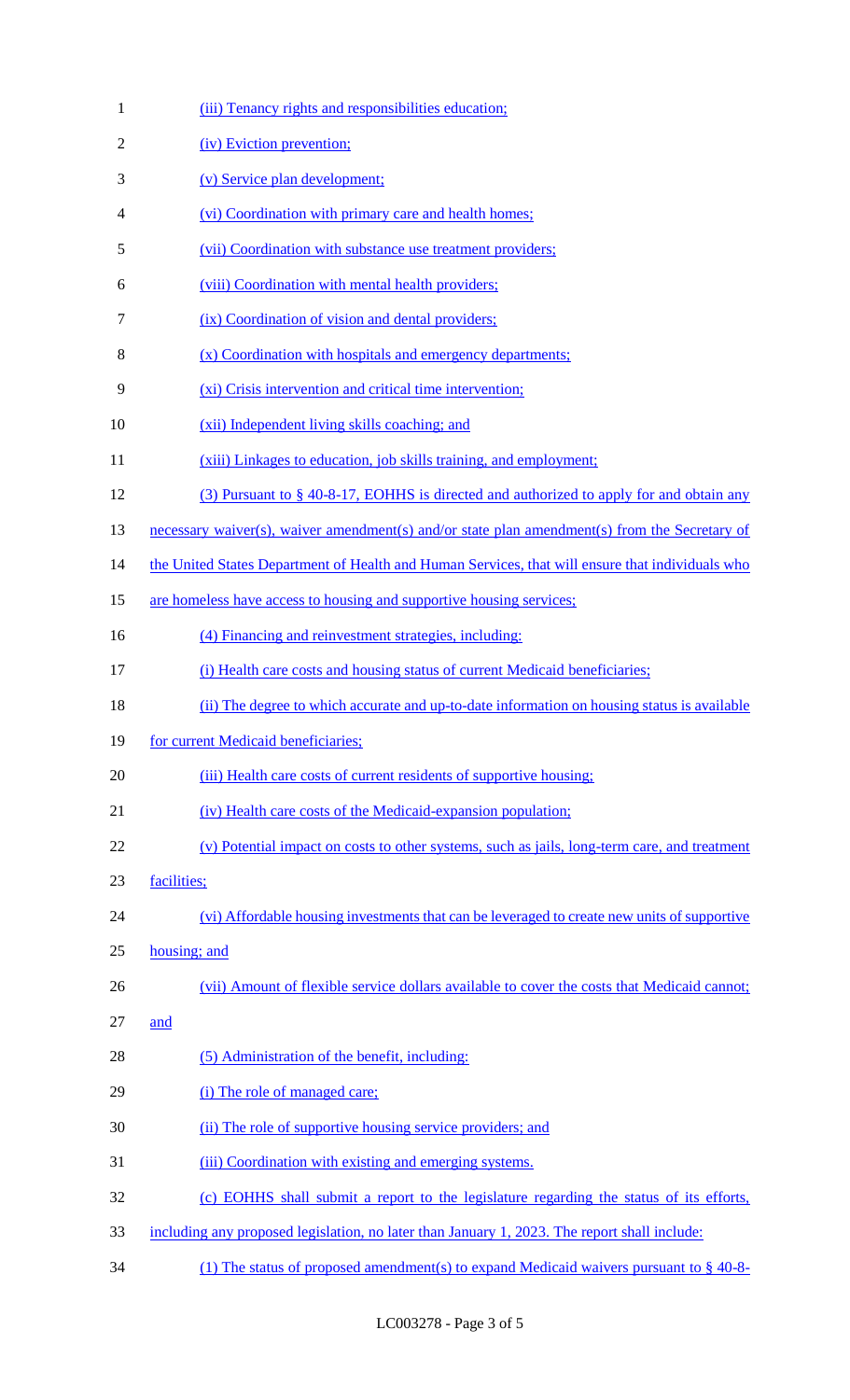$1 - \frac{17}{17}$ 

## 2 (2) A description of housing and/or supportive housing services currently being provided

- 3 to the chronically homeless population in the state;
- 4 (3) An analysis of the effectiveness of providing housing and/or supportive housing
- 5 services at current levels in the state;
- 6 (4) Estimates of the cost and potential savings of expanding the program(s) to meet the
- 7 needs of the chronically homeless in the state; and
- 8 (5) Proposed eligibility criteria to qualify for supportive housing services.
- 9 SECTION 2. This act shall take effect upon passage.

======== LC003278 ========